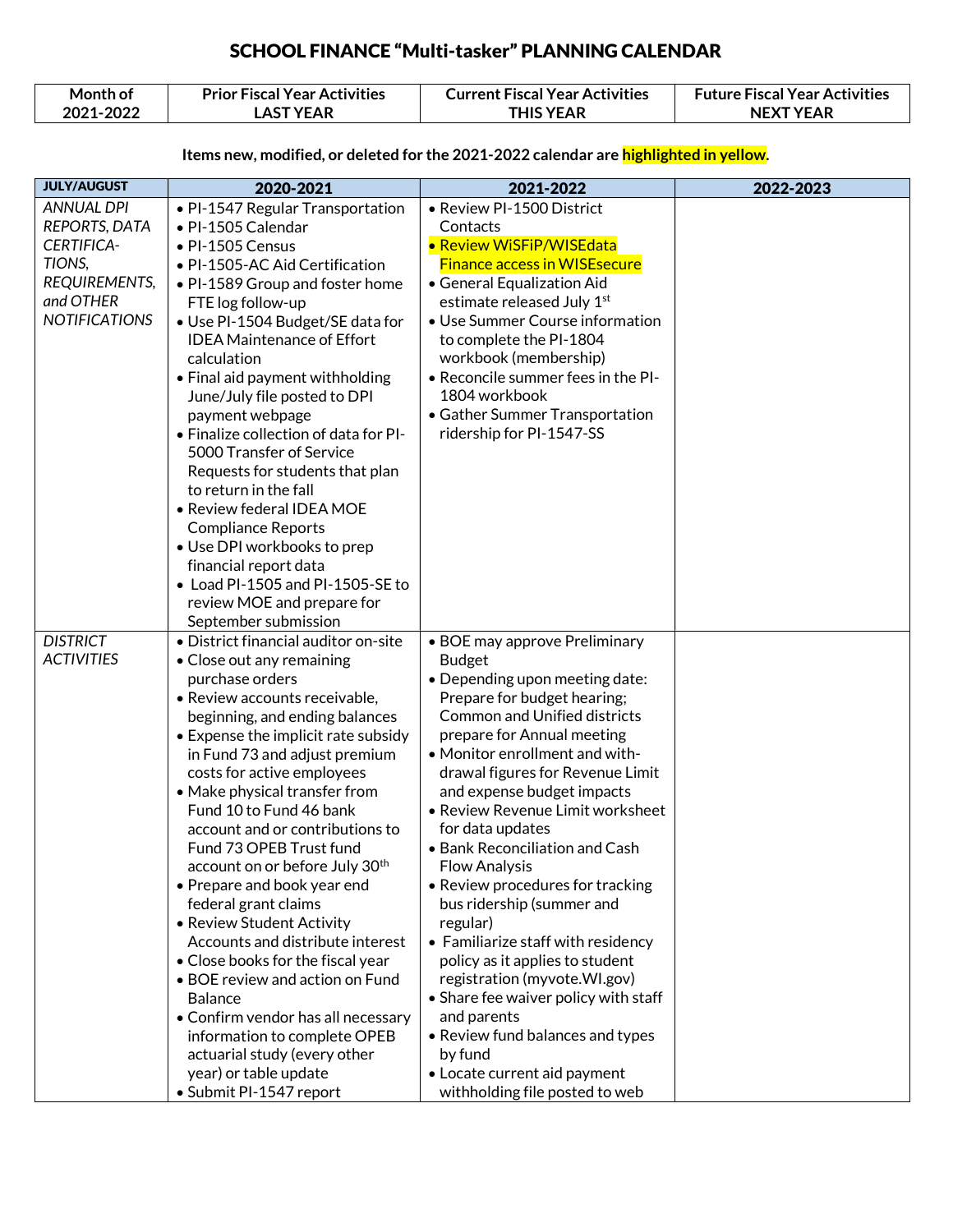| Month of<br>2021-2022                                                                                                   | <b>Prior Fiscal Year Activities</b><br><b>LAST YEAR</b>                                                                                                                                                                                                                                                                                                                                                                                                                                                                                                                                                                                                                                                      | <b>Current Fiscal Year Activities</b><br><b>THIS YEAR</b>                                                                                                                                                                                                                                                                                                                                                                                                                                                                                                                                                                                                                                                                                                                       | <b>Future Fiscal Year Activities</b><br><b>NEXT YEAR</b>                                                                                                                                                                                        |
|-------------------------------------------------------------------------------------------------------------------------|--------------------------------------------------------------------------------------------------------------------------------------------------------------------------------------------------------------------------------------------------------------------------------------------------------------------------------------------------------------------------------------------------------------------------------------------------------------------------------------------------------------------------------------------------------------------------------------------------------------------------------------------------------------------------------------------------------------|---------------------------------------------------------------------------------------------------------------------------------------------------------------------------------------------------------------------------------------------------------------------------------------------------------------------------------------------------------------------------------------------------------------------------------------------------------------------------------------------------------------------------------------------------------------------------------------------------------------------------------------------------------------------------------------------------------------------------------------------------------------------------------|-------------------------------------------------------------------------------------------------------------------------------------------------------------------------------------------------------------------------------------------------|
|                                                                                                                         |                                                                                                                                                                                                                                                                                                                                                                                                                                                                                                                                                                                                                                                                                                              |                                                                                                                                                                                                                                                                                                                                                                                                                                                                                                                                                                                                                                                                                                                                                                                 |                                                                                                                                                                                                                                                 |
| <b>JULY/AUGUST</b>                                                                                                      | 2020-2021                                                                                                                                                                                                                                                                                                                                                                                                                                                                                                                                                                                                                                                                                                    | 2021-2022                                                                                                                                                                                                                                                                                                                                                                                                                                                                                                                                                                                                                                                                                                                                                                       | 2022-2023                                                                                                                                                                                                                                       |
| <b>DISTRICT</b><br>POLICIES AND<br><b>PROCEDURES</b>                                                                    | • Student Activity Accounts-<br>unused balances and interest<br>earning distribution<br>• Fund Balance<br>• Financial Audit                                                                                                                                                                                                                                                                                                                                                                                                                                                                                                                                                                                  | • Student Residency<br>• Student Fees<br>• Transportation<br>• Fund Balance<br>• Budget development process and<br>roles and responsibilities                                                                                                                                                                                                                                                                                                                                                                                                                                                                                                                                                                                                                                   |                                                                                                                                                                                                                                                 |
| SEPTEMBER/<br><b>OCTOBER</b>                                                                                            | 2020-2021                                                                                                                                                                                                                                                                                                                                                                                                                                                                                                                                                                                                                                                                                                    | 2021-2022                                                                                                                                                                                                                                                                                                                                                                                                                                                                                                                                                                                                                                                                                                                                                                       | 2022-2023                                                                                                                                                                                                                                       |
| <b>ANNUAL DPI</b><br>REPORTS, DATA<br><b>CERTIFICA-</b><br>TIONS,<br>REQUIREMENTS,<br>and OTHER<br><b>NOTIFICATIONS</b> | · PI-1505 Annual<br>· PI-1505-SE Special Education<br>Annual<br>· School Level Annual<br>· PI-1506-AC Auditor Aid<br>Certification<br>· PI-1506-FB Audited Fund<br><b>Balance</b><br>• Prepare PI-1524 State Tuition<br>Claim<br>• Report Energy Efficiency Project<br>savings to DPI<br>· DPI reviews Annual report data<br>for IDEA MOE Compliance<br>Reports, provides initial<br>notification to LEAs of failure to<br>meet MOE compliance<br>• Review Grant Payments in the<br>PI-1505-SE to ensure updated<br>and correct reporting<br>• Final Federal Grant Claims (by<br>Sep. 30, best to get them done in<br><b>August</b> )<br>• Submit 2020-2021 data in<br><b>WISEdata Finance after PI-1505</b> | . PI-5000 Transfer of Service Part<br>A, Part B and Part C (Students<br>Attending and Revenue Limit)<br>• PI-1804 or 1805 Summer or<br>Interim Session Membership<br>• PI-1547-SS Summer or Interim<br>Session Transportation<br>. PI-1563 Pupil Count 3rd Friday<br>in September<br>· PI-1536 Pupil Count Challenge<br>Academy<br>· PI-1541/1542 Inter/intra district<br>. PI-1588 Supplemental Aid for<br>School Districts with a large Area<br>• October 15 General Equalization<br>Aid Certification posted by DPI<br>• Voucher and ICS deduction<br>amounts posted by DPI<br>• Fall Property Values for Tax<br>Apportionment posted - DOR<br>Certified<br>· WUFAR account code changes<br>announced Primary update moved<br>to May/June before start of the<br>fiscal year |                                                                                                                                                                                                                                                 |
| <b>DISTRICT</b><br><b>ACTIVITIES</b>                                                                                    | is complete & compare the two<br>• Follow-up with district auditors<br>regarding any outstanding issues<br>• Verify final delivery date of<br>OPEB actuarial study (every<br>other year) or table update                                                                                                                                                                                                                                                                                                                                                                                                                                                                                                     | • Review the October 1 Tax<br><b>Apportionment Values</b><br>• Depending upon meeting date:<br>Prepare for budget hearing;<br><b>Common and Unified districts</b><br>prepare for Annual meeting<br>• Review and update Revenue<br>Limit worksheet with new<br>estimates or know values<br>• BOE final opportunity to adopt<br>"Original" Budget, and set tax<br>levies by November 1st<br>• Review DPI pre-pop Revenue<br>Limit Worksheet to confirm<br>amount levied<br>• Bank Reconciliation and Cash<br><b>Flow Analysis</b>                                                                                                                                                                                                                                                 | • Monitor and gather individual<br>cost data throughout the year<br>for Transfer of Service eligible<br>students throughout the<br>school year for analysis in<br>May/June to complete fall PI-<br>5000 Requests and revenue<br>limit exemption |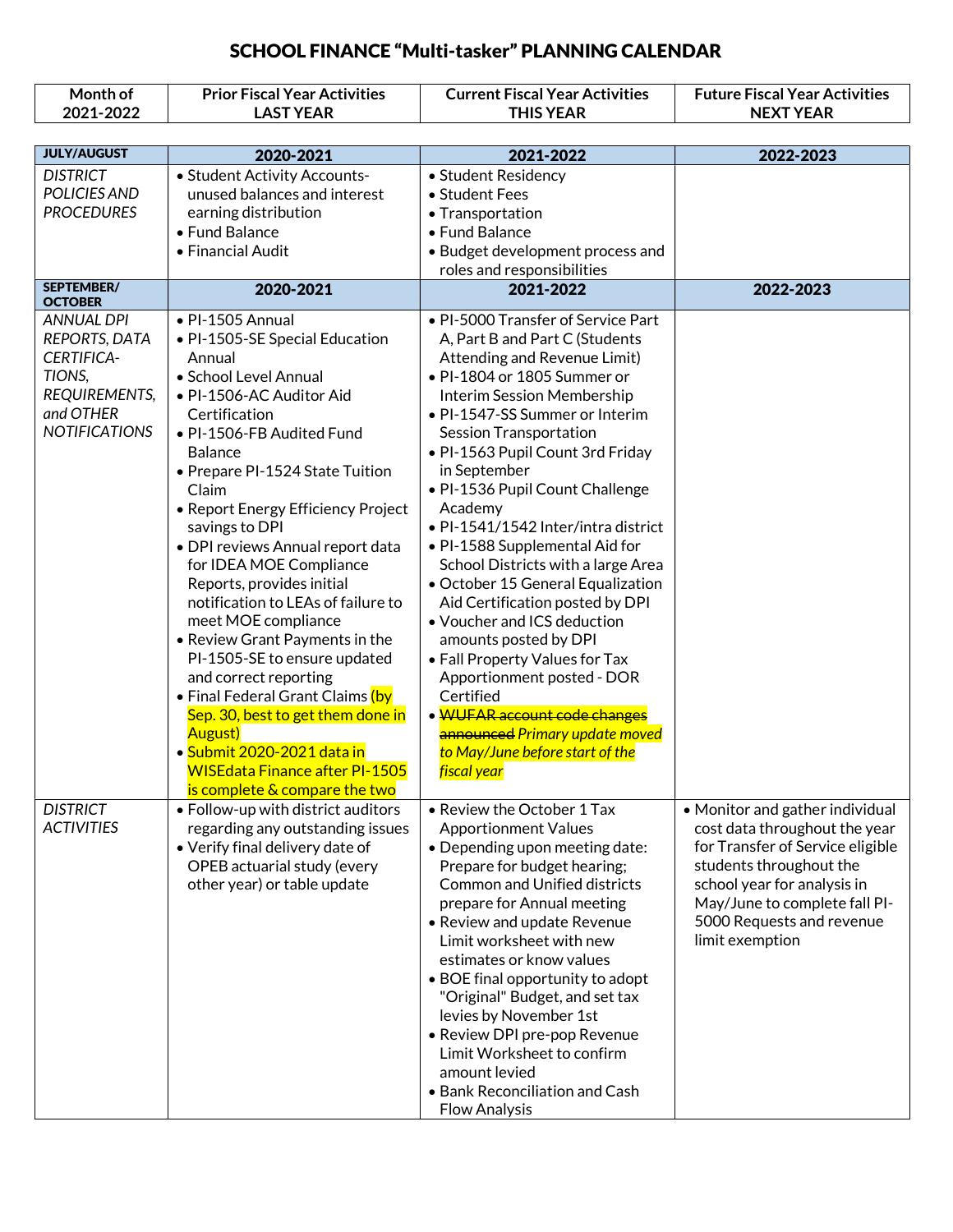| Month of<br>2021-2022                                                                                                   | <b>Prior Fiscal Year Activities</b><br><b>LAST YEAR</b>                                                                                                                                                                                                                                                                                                                                                                                                                                                                                                                                                                                                                                                    | <b>Current Fiscal Year Activities</b><br><b>THIS YEAR</b>                                                                                                                                                                                                                                                                                                                                                                                                                                                                                                                                                                                                     | <b>Future Fiscal Year Activities</b><br><b>NEXT YEAR</b>                                                                                                                                                                                                                                                                                                                                                                                                                     |
|-------------------------------------------------------------------------------------------------------------------------|------------------------------------------------------------------------------------------------------------------------------------------------------------------------------------------------------------------------------------------------------------------------------------------------------------------------------------------------------------------------------------------------------------------------------------------------------------------------------------------------------------------------------------------------------------------------------------------------------------------------------------------------------------------------------------------------------------|---------------------------------------------------------------------------------------------------------------------------------------------------------------------------------------------------------------------------------------------------------------------------------------------------------------------------------------------------------------------------------------------------------------------------------------------------------------------------------------------------------------------------------------------------------------------------------------------------------------------------------------------------------------|------------------------------------------------------------------------------------------------------------------------------------------------------------------------------------------------------------------------------------------------------------------------------------------------------------------------------------------------------------------------------------------------------------------------------------------------------------------------------|
|                                                                                                                         |                                                                                                                                                                                                                                                                                                                                                                                                                                                                                                                                                                                                                                                                                                            |                                                                                                                                                                                                                                                                                                                                                                                                                                                                                                                                                                                                                                                               |                                                                                                                                                                                                                                                                                                                                                                                                                                                                              |
| SEPTEMBER/                                                                                                              | 2020-2021                                                                                                                                                                                                                                                                                                                                                                                                                                                                                                                                                                                                                                                                                                  | 2021-2022                                                                                                                                                                                                                                                                                                                                                                                                                                                                                                                                                                                                                                                     | 2022-2023                                                                                                                                                                                                                                                                                                                                                                                                                                                                    |
| <b>OCTOBER</b><br><b>DISTRICT</b><br>POLICIES AND<br><b>PROCEDURES</b>                                                  |                                                                                                                                                                                                                                                                                                                                                                                                                                                                                                                                                                                                                                                                                                            | · Count Inclusion: October 1 Child<br>Count<br>• Budget Management<br>$\bullet$ Fiscal<br>• Budget development process and<br>roles and responsibilities                                                                                                                                                                                                                                                                                                                                                                                                                                                                                                      |                                                                                                                                                                                                                                                                                                                                                                                                                                                                              |
| <b>NOVEMBER/</b><br><b>DECEMBER</b>                                                                                     | 2020-2021                                                                                                                                                                                                                                                                                                                                                                                                                                                                                                                                                                                                                                                                                                  | 2021-2022                                                                                                                                                                                                                                                                                                                                                                                                                                                                                                                                                                                                                                                     | 2022-2023                                                                                                                                                                                                                                                                                                                                                                                                                                                                    |
| <b>ANNUAL DPI</b><br>REPORTS, DATA<br><b>CERTIFICA-</b><br>TIONS,<br>REQUIREMENTS,<br>and OTHER<br><b>NOTIFICATIONS</b> | · PI-1570 Special Ed High Cost<br><b>Claim Moved to January</b><br>• PI-1524 State Tuition Claim<br>• Audited Financial Statements<br>• Charter Authorizer Report<br>• Promptly respond to DPI<br>questions about financial<br>submissions<br>• Promptly respond to DPI<br>questions about financial<br>submissions<br>• Review Special Education Grant<br>Payments to other LEAs<br>reported in the PI-1505SE to<br>ensure updated and correct<br>reporting<br>• Amend Pupil transportation<br>report data for to reflect auditor<br>findings to ensure January Aid<br>payment is accurate<br>• WISEdata Year End student data<br>snapshot-make sure High Cost<br><b>Special Ed students are included</b> | · PI-401 Fall Tax Levy Certification<br>. PI-1508 Tax Levy Certification<br>(individual tax bills to local<br>municipalities)<br>• Board of Canvassers Certificate<br>for any referendum<br>· PI-1504 Budget<br>·PI-1504SE Spec Ed Budget<br>· School Level Budget<br>• WISEdata Finance budget data<br>snapshot Replaces PI-1504/SE and<br><b>School Level Budget reports</b><br>· Use budget data for IDEA<br>Maintenance of Effort<br>compliance calculation<br>• DPI reviews IDEA MOE Eligibility<br>Reports, provides initial<br>notification to LEAs of failure to<br>meet MOE eligibility<br>• Quarterly ESSER/GEER grant<br>claims for 6/30-9/30/2021 | · DPI pre-pop Revenue Limit<br>Worksheet available for use in<br>planning; you will need to<br>enter data not available                                                                                                                                                                                                                                                                                                                                                      |
| DISTRICT<br><b>ACTIVITIES</b>                                                                                           | • Work with school auditor to<br>ensure complete and timely<br>delivery of audited financial<br>statements to DPI<br>• Promptly respond to DPI<br>questions about financial<br>submissions<br>• Review Special Education Grant<br>Payments to other LEAs<br>reported in the PI-1505-SE to<br>ensure updated and correct<br>reporting<br>• Amend Pupil transportation<br>report data for to reflect auditor<br>findings to ensure January Aid<br>payment is accurate<br>• Follow-up with district auditor<br>regarding any outstanding issues                                                                                                                                                               | • Review DPI pre-pop Revenue<br>Limit Worksheet to confirm levy<br>decisions<br>• Check the PI-1508: reporting<br>levy for non-recurring or debt<br>issues approved by voters after<br>December 31, 2014<br>· Deliver PI-1508 forms (tax levy<br>invoices) to municipalities by<br>November 10 <sup>th</sup><br>• Review accounts receivable<br>beginning balance and "clean up"<br>your balance sheet<br>• Bank Reconciliation and Cash<br><b>Flow Analysis</b><br>• Amend and revise adopted<br>budget for grants (WISE grants<br>values should equal your adopted                                                                                          | • Create a budget planning<br>calendar/timeline<br>· Begin enrollment<br>trend/projection work<br>• Begin staffing needs review<br>• Begin identifying budget goals<br>and priorities<br>• Begin identifying roles and<br>responsibilities for budget<br>development<br>• Begin creating a bottom line<br>picture of General Fund<br><b>Budget</b><br>• Revenue Limit initial estimate<br>• Per pupil aid estimate<br>• Review impacts of salary and<br>benefits on finances |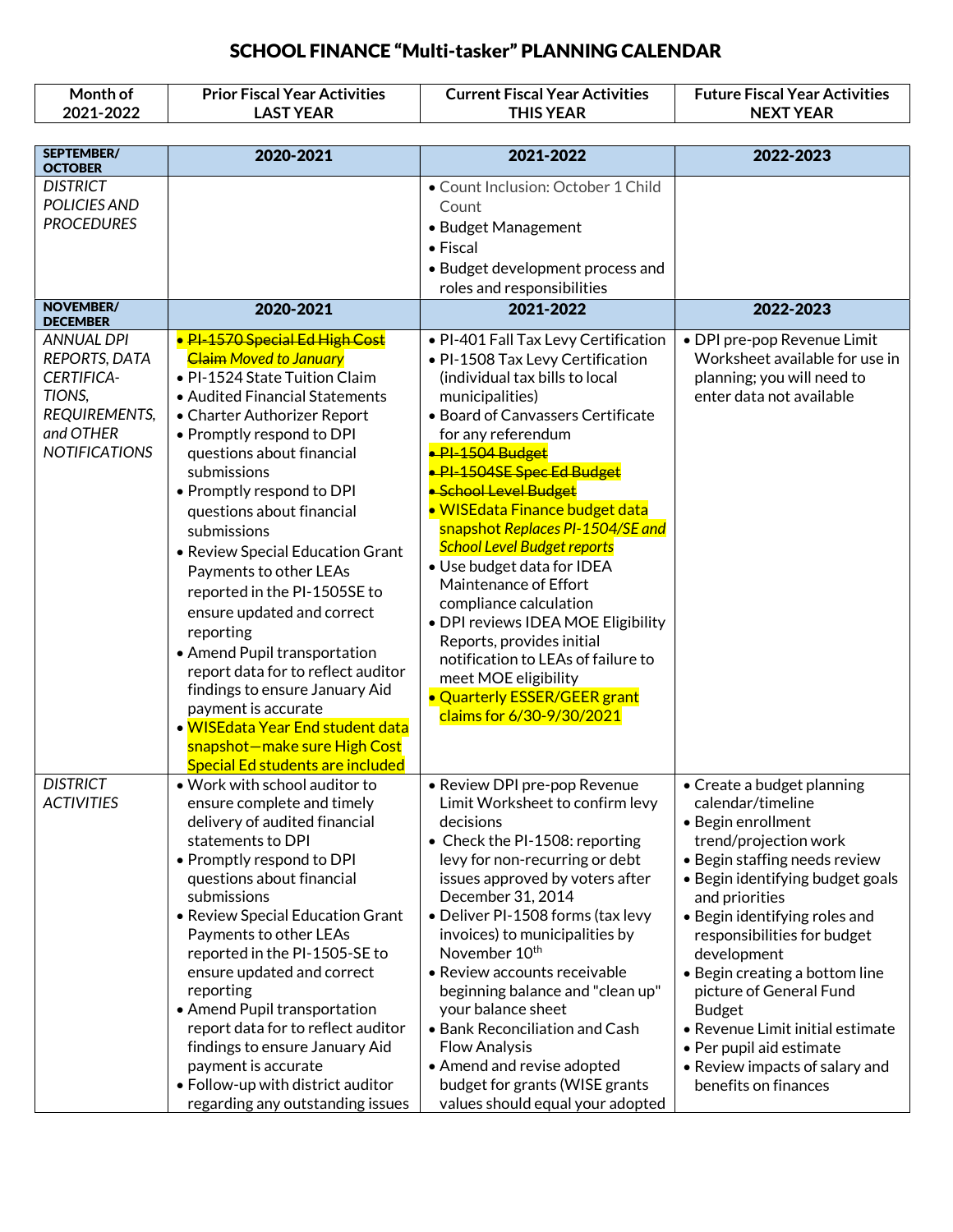| Month of<br>2021-2022                                                                                                   | <b>Prior Fiscal Year Activities</b><br><b>LAST YEAR</b>                                                                                                                                                                                                                                             | <b>Current Fiscal Year Activities</b><br><b>THIS YEAR</b>                                                                                                                                                                                                                                                                                                                                                                                                                                                                                                                                                                                                                                                                   | <b>Future Fiscal Year Activities</b><br><b>NEXT YEAR</b>                                                                                                                                                                                                                                                                                                                                                                                                                                                                                                                                                                                                                                                             |
|-------------------------------------------------------------------------------------------------------------------------|-----------------------------------------------------------------------------------------------------------------------------------------------------------------------------------------------------------------------------------------------------------------------------------------------------|-----------------------------------------------------------------------------------------------------------------------------------------------------------------------------------------------------------------------------------------------------------------------------------------------------------------------------------------------------------------------------------------------------------------------------------------------------------------------------------------------------------------------------------------------------------------------------------------------------------------------------------------------------------------------------------------------------------------------------|----------------------------------------------------------------------------------------------------------------------------------------------------------------------------------------------------------------------------------------------------------------------------------------------------------------------------------------------------------------------------------------------------------------------------------------------------------------------------------------------------------------------------------------------------------------------------------------------------------------------------------------------------------------------------------------------------------------------|
|                                                                                                                         |                                                                                                                                                                                                                                                                                                     |                                                                                                                                                                                                                                                                                                                                                                                                                                                                                                                                                                                                                                                                                                                             |                                                                                                                                                                                                                                                                                                                                                                                                                                                                                                                                                                                                                                                                                                                      |
| <b>DISTRICT</b><br>POLICIES AND                                                                                         |                                                                                                                                                                                                                                                                                                     | budget) and any other changes in<br>appropriate or use<br>• Locate current aid payment<br>withholding file posted to web<br>· Apply WUFAR updates to ledger<br><b>chart of accounts Moved to</b><br>May/June<br>• Budget revision and amendment                                                                                                                                                                                                                                                                                                                                                                                                                                                                             | $\bullet$ Class size                                                                                                                                                                                                                                                                                                                                                                                                                                                                                                                                                                                                                                                                                                 |
| <b>PROCEDURES</b>                                                                                                       |                                                                                                                                                                                                                                                                                                     | • Grant management                                                                                                                                                                                                                                                                                                                                                                                                                                                                                                                                                                                                                                                                                                          | • Budget development process<br>and roles and responsibilities                                                                                                                                                                                                                                                                                                                                                                                                                                                                                                                                                                                                                                                       |
| <b>JANUARY/</b><br><b>FEBRUARY</b>                                                                                      | 2020-2021                                                                                                                                                                                                                                                                                           | 2021-2022                                                                                                                                                                                                                                                                                                                                                                                                                                                                                                                                                                                                                                                                                                                   | 2022-2023                                                                                                                                                                                                                                                                                                                                                                                                                                                                                                                                                                                                                                                                                                            |
| <b>ANNUAL DPI</b><br>REPORTS, DATA<br><b>CERTIFICA-</b><br>TIONS,<br>REQUIREMENTS,<br>and OTHER<br><b>NOTIFICATIONS</b> | • Last chance to respond to DPI<br>questions about financial<br>submissions - failure to resolve<br>issue may result in a prior year<br>adjustment or penalty<br>• Respond to SFS email/letters<br>regarding audit findings that<br>must be addressed<br>· High Cost Special Education Aid<br>claim | · PI-1563 Pupil Count 2rd Friday<br>in January<br>· Pupil Count reconciliation<br>• Announce districts required to<br>have a Membership Audit<br>· PI-1504 Budget (updates)<br>· PI-1504SE Spec Ed Budget<br>(updates)<br>· Use WISEdata Finance budget<br>data for IDEA Maintenance of<br><b>Effort calculation</b><br>• Ongoing WISE data Finance<br>budget & YTD actual updates                                                                                                                                                                                                                                                                                                                                          | • Open Enrollment application<br>period<br>• Determine Open Enrollment<br>Seats<br>• Review ledger accounts codes<br>to confirm they are up to date<br>with the WUFAR chart of<br>accounts                                                                                                                                                                                                                                                                                                                                                                                                                                                                                                                           |
| <b>DISTRICT</b><br><b>ACTIVITIES</b>                                                                                    | • Present Audited Financial<br>statements to the Board<br>• Address District Auditor<br>concerns                                                                                                                                                                                                    | · Review Budget performance:<br>compare budget to actuals<br>expected to date<br>• Amend and revise budget as<br>needed<br>• Review accounts receivable<br>beginning balance and continue<br>"clean up" your balance sheet<br>• Bank Reconciliation and Cash<br><b>Flow Analysis</b><br>• Referendum resolution for April,<br>90 day notification requirement<br>• Update PI-1563 membership<br>data based on new information<br>regarding student information<br>before audits are announced<br>• Review Revenue Limit worksheet<br>for data updates<br>· Schedule OPEB actuarial study<br>(every other year) or table<br>update<br>• Prepare for Audit Firm RFP is<br>needed<br>• Review and clear accounts<br>receivable | • Further develop the bottom<br>line picture of General Fund<br><b>Budget</b><br>• Develop preliminary revenue<br>estimates<br>• Controlled revenues (Levy<br>and General Aids)<br>• Revenue outside the revenue<br>limit including categorical<br>aids, fees and other local<br>revenues<br>• Develop preliminary<br>expenditures focusing on<br>increases and changes in<br>salaries and benefits,<br>contracted transportation,<br>utilities, insurance,<br>maintenance contracts, and<br>other large expenditure levels<br>• Prepare debt service budgets<br>for funds 38 and 39<br>• Develop the school calendar<br>to include days of attendance<br>on the count days, or review<br>alternate count date rules |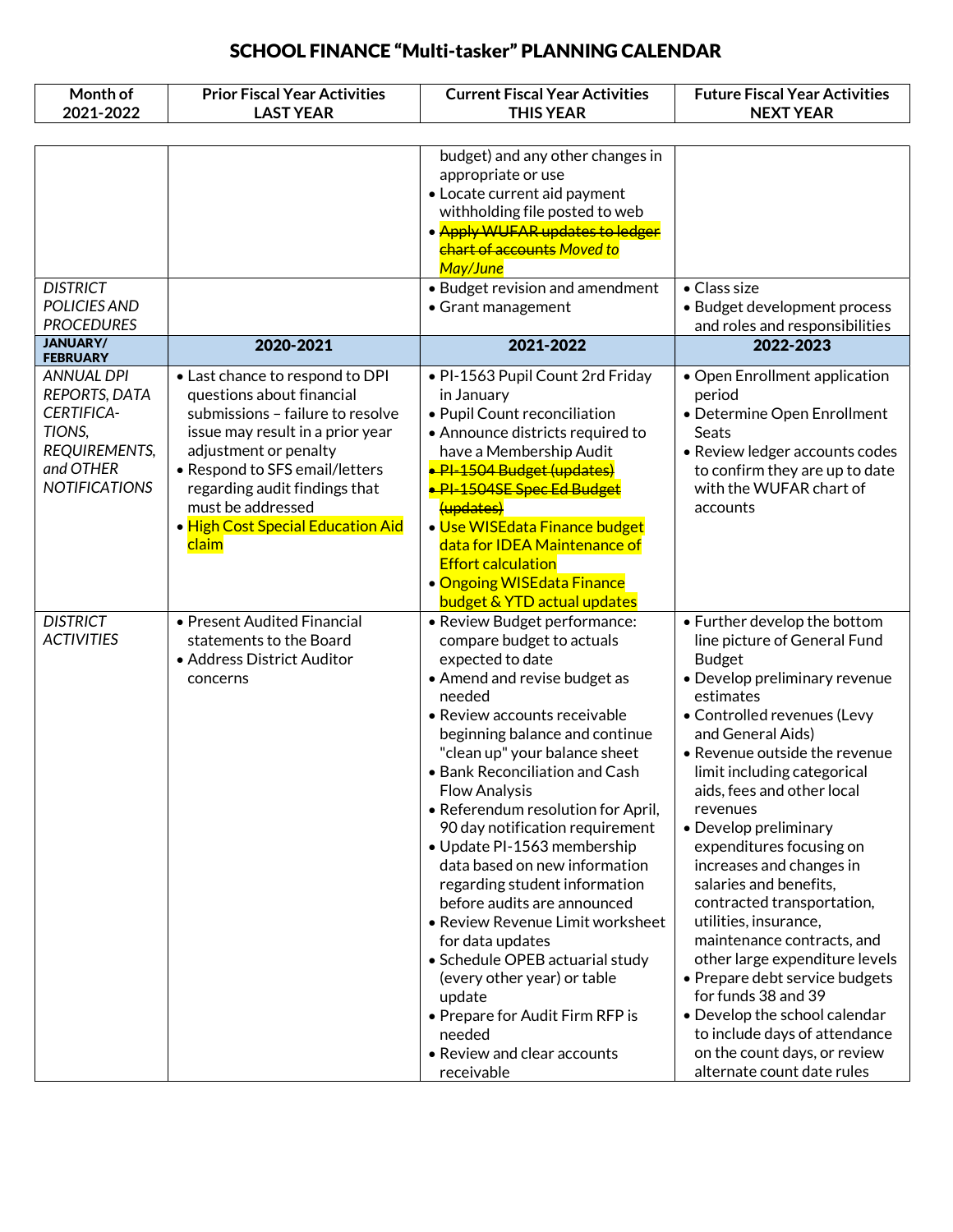| Month of<br>2021-2022                                                                                                                                    | <b>Prior Fiscal Year Activities</b><br><b>LAST YEAR</b>                                                                                                                                                                                 | <b>Current Fiscal Year Activities</b><br><b>THIS YEAR</b>                                                                                                                                                                                                                                                                                                                                                                                                                                                                                                                                                                                                                                                                                                | <b>Future Fiscal Year Activities</b><br><b>NEXT YEAR</b>                                                                                                                                                                                                                      |
|----------------------------------------------------------------------------------------------------------------------------------------------------------|-----------------------------------------------------------------------------------------------------------------------------------------------------------------------------------------------------------------------------------------|----------------------------------------------------------------------------------------------------------------------------------------------------------------------------------------------------------------------------------------------------------------------------------------------------------------------------------------------------------------------------------------------------------------------------------------------------------------------------------------------------------------------------------------------------------------------------------------------------------------------------------------------------------------------------------------------------------------------------------------------------------|-------------------------------------------------------------------------------------------------------------------------------------------------------------------------------------------------------------------------------------------------------------------------------|
| <b>JANUARY/</b>                                                                                                                                          |                                                                                                                                                                                                                                         |                                                                                                                                                                                                                                                                                                                                                                                                                                                                                                                                                                                                                                                                                                                                                          |                                                                                                                                                                                                                                                                               |
| <b>FEBRUARY</b>                                                                                                                                          | 2020-2021                                                                                                                                                                                                                               | 2021-2022                                                                                                                                                                                                                                                                                                                                                                                                                                                                                                                                                                                                                                                                                                                                                | 2022-2023                                                                                                                                                                                                                                                                     |
| <b>DISTRICT</b><br>POLICIES AND<br><b>PROCEDURES</b>                                                                                                     | • Financial Audit                                                                                                                                                                                                                       | • Budget Management<br>$\bullet$ Fiscal<br>• Membership Audits announced                                                                                                                                                                                                                                                                                                                                                                                                                                                                                                                                                                                                                                                                                 | • Open Enrollment<br>• Budget development process<br>and roles and responsibilities<br>• Employee Retirement<br>• Employment Contract and<br>Handbook Language<br>• Facility Use Policy and rental<br>rates                                                                   |
| <b>MARCH/</b><br><b>APRIL</b>                                                                                                                            | 2020-2021                                                                                                                                                                                                                               | 2021-2022                                                                                                                                                                                                                                                                                                                                                                                                                                                                                                                                                                                                                                                                                                                                                | 2022-2023                                                                                                                                                                                                                                                                     |
| <b>ANNUAL DPI</b><br>REPORTS, DATA<br>CERTIFICA-<br>TIONS,<br>REQUIREMENTS,<br>and OTHER<br><b>NOTIFICATIONS</b><br><b>DISTRICT</b><br><b>ACTIVITIES</b> | • Final IDEA MOE compliance for<br>determinations are made<br>• Comparative revenue and<br>comparative cost are published<br>on the DPI website<br>• Respond to SFS email/letters<br>regarding audit findings that<br>must be addressed | · PI-1563 Pupil Count Challenge<br>Academy<br><del>• PI-1504 Budget (updates)</del><br><b>.</b> PI-1504SE Spec Ed Budget<br>(updates)<br>• Ongoing WISE data Finance<br>budget & YTD actual updates<br>• Quarterly ESSER/GEER grant<br>claims for 10/1-12/31/2021<br>• Secure audit firm<br>• Review and confirm OPAL(Open<br><b>Enrollment Application Log)</b><br>student information<br>· Review, add or update debt<br>schedules reported to DPI<br>• Amend and revise adopted<br>budget for grants (WISE grants<br>values should equal your adopted<br>budget) and any other changes in<br>appropriate or use<br>• Review to confirm or update<br>OPAL to meet May 1 <sup>st</sup> deadline<br>• Review Revenue Limit worksheet<br>for data updates | • Build budget expense by<br>detail/responsibility area<br>• Finalize Budgets for Funds 38<br>& 39 (Long-Term Debt)<br>• Review and update Student<br>Fee Schedule for BOE<br>approval<br>• Private school transportation<br>request are due to district<br>• Staff Contracts |
| <b>DISTRICT</b><br>POLICIES AND<br><b>PROCEDURES</b><br>MAY/                                                                                             |                                                                                                                                                                                                                                         | · Board reorganization activities<br>• Board member roles and<br>responsibilities - fiscal                                                                                                                                                                                                                                                                                                                                                                                                                                                                                                                                                                                                                                                               | • Student fees and waivers<br>• Fund Raising<br>• Review and follow pupil<br>transportation policy(s)                                                                                                                                                                         |
| <b>JUNE</b>                                                                                                                                              | 2020-2021                                                                                                                                                                                                                               | 2021-2022                                                                                                                                                                                                                                                                                                                                                                                                                                                                                                                                                                                                                                                                                                                                                | 2022-2023                                                                                                                                                                                                                                                                     |
| <b>ANNUAL DPI</b><br>REPORTS, DATA<br>CERTIFICA-<br>TIONS,<br>REQUIREMENTS,<br>and OTHER<br><b>NOTIFICATIONS</b>                                         | • LEAs that failed IDEA MOE<br>compliance implement<br>corrective actions<br>• Locate final aid payment<br>withholding file posted to DPI<br>payment webpage<br>· Indirect cost rate adjustment<br>form PI-1162                         | • Membership Audits Due<br>• Open Enrollment application<br>OPAL locked for aid transfer<br>calculation<br>. PI-1589 Group and Foster Home<br>· PI-7206 19-20 SAGE Classroom<br><b>Expansion Claim Limited to certain</b><br>districts, DPI will contact directly<br><b>.</b> PI-1504 Budget (updates)                                                                                                                                                                                                                                                                                                                                                                                                                                                   | . WUFAR update for the<br>coming fiscal year                                                                                                                                                                                                                                  |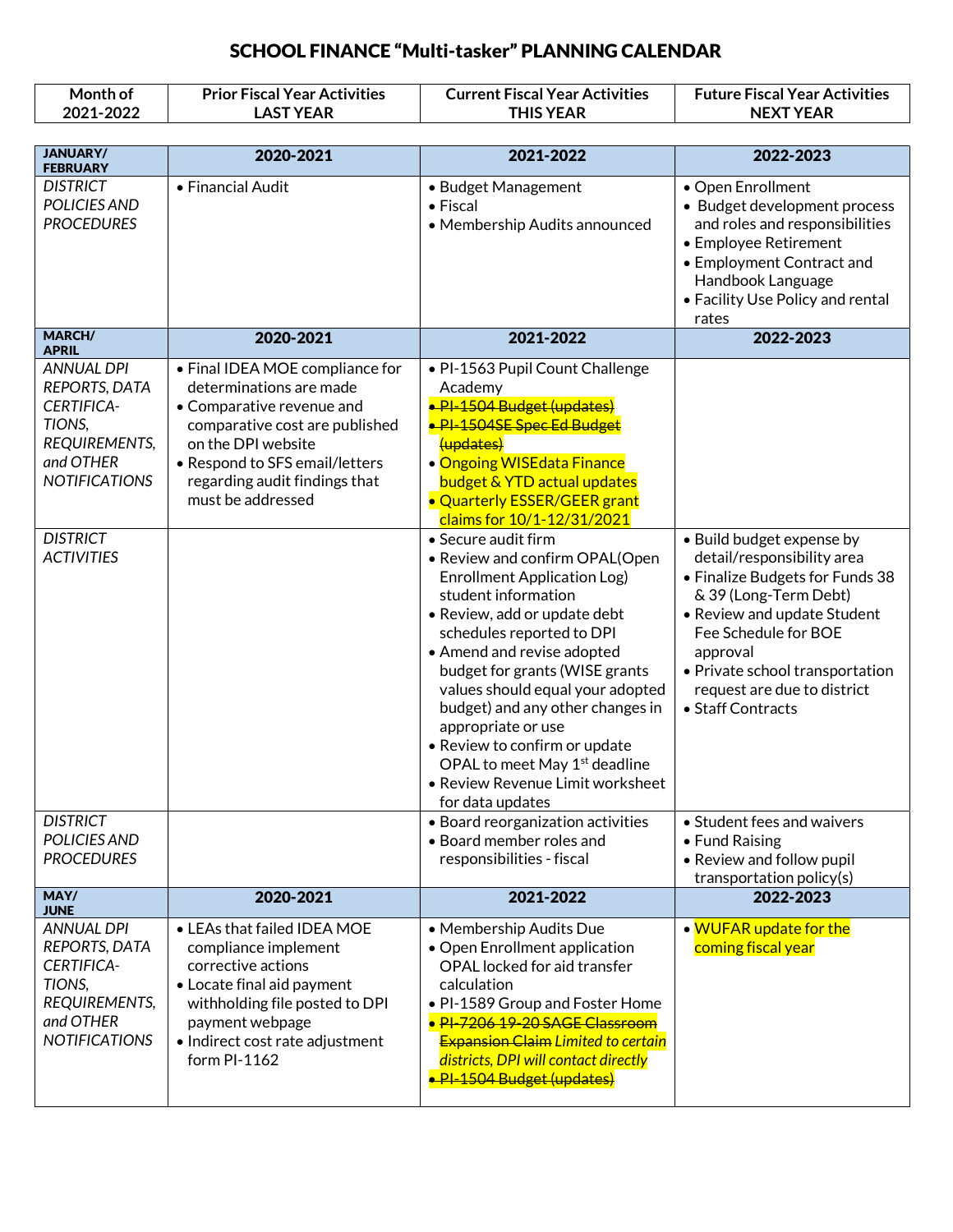| Month of<br>2021-2022 | <b>Prior Fiscal Year Activities</b><br><b>LAST YEAR</b> | <b>Current Fiscal Year Activities</b><br><b>THIS YEAR</b>         | <b>Future Fiscal Year Activities</b><br><b>NEXT YEAR</b> |
|-----------------------|---------------------------------------------------------|-------------------------------------------------------------------|----------------------------------------------------------|
|                       |                                                         |                                                                   |                                                          |
|                       |                                                         | · PI-1504SE Spec Ed Budget                                        |                                                          |
|                       |                                                         | (updates)                                                         |                                                          |
|                       |                                                         | · Use PI-1504 Budget/SE data for                                  |                                                          |
|                       |                                                         | <b>IDEA Maintenance of Effort</b>                                 |                                                          |
|                       |                                                         | <b>calculation</b>                                                |                                                          |
|                       |                                                         | · Use WISEdata Finance budget                                     |                                                          |
|                       |                                                         | data for IDEA Maintenance of                                      |                                                          |
|                       |                                                         | <b>Effort calculation</b>                                         |                                                          |
|                       |                                                         | • WISEdata Finance budget data                                    |                                                          |
|                       |                                                         | snapshot                                                          |                                                          |
|                       |                                                         | • General Equalization Aid                                        |                                                          |
|                       |                                                         | estimate uses WISE data Finance                                   |                                                          |
|                       |                                                         | budget data                                                       |                                                          |
|                       |                                                         | • Revenue limits are calculated and                               |                                                          |
|                       |                                                         | penalties assessed<br>• Locate aid payment withholding            |                                                          |
|                       |                                                         | file posted to DPI payment                                        |                                                          |
|                       |                                                         | webpage                                                           |                                                          |
|                       |                                                         | • Final General Equalization Aid                                  |                                                          |
|                       |                                                         | Eligibility                                                       |                                                          |
|                       |                                                         | • Final Revenue Limit Calculations                                |                                                          |
|                       |                                                         | • Quarterly ESSER/GEER grant                                      |                                                          |
|                       |                                                         | claims for 1/1-4/30/2022                                          |                                                          |
| <b>DISTRICT</b>       |                                                         | • Plan for year end fund transfers                                | • BOE may approve Preliminary                            |
| <b>ACTIVITIES</b>     |                                                         | to 46 or 73, if any; must be                                      | <b>Budget</b>                                            |
|                       |                                                         | posted to accounts by July 30th                                   | • Depending upon meeting                                 |
|                       |                                                         | • Confirm information is sent to<br>actuarial firm for OPEB       | date: Prepare for budget                                 |
|                       |                                                         | requirements                                                      | hearing; Common and UHS<br>districts prepare for Annual  |
|                       |                                                         | • Financial Audit planning and                                    | meeting                                                  |
|                       |                                                         | preliminary work                                                  |                                                          |
|                       |                                                         | • Collect and reconcile Petty Cash                                |                                                          |
|                       |                                                         | • Review individual student costs                                 |                                                          |
|                       |                                                         | for possible Transfer of Service                                  |                                                          |
|                       |                                                         | or High Cost Special Education                                    |                                                          |
|                       |                                                         | Claim                                                             |                                                          |
|                       |                                                         | • If a private contractor transports                              |                                                          |
|                       |                                                         | public and private school                                         |                                                          |
|                       |                                                         | students work with them to get<br>the data needed to complete the |                                                          |
|                       |                                                         | PI-1547 report                                                    |                                                          |
|                       |                                                         | • Check on High Cost Pupil                                        |                                                          |
|                       |                                                         | Transportation Aid to determine                                   |                                                          |
|                       |                                                         | impact of current year reported                                   |                                                          |
|                       |                                                         | budget                                                            |                                                          |
|                       |                                                         | • Begin preparing for early DPI                                   |                                                          |
|                       |                                                         | reports                                                           |                                                          |
| <b>DISTRICT</b>       |                                                         | • Cash Handling                                                   |                                                          |
| POLICIES AND          |                                                         | • Petty Cash                                                      |                                                          |
| <b>PROCEDURES</b>     |                                                         | • Fund Balance                                                    |                                                          |